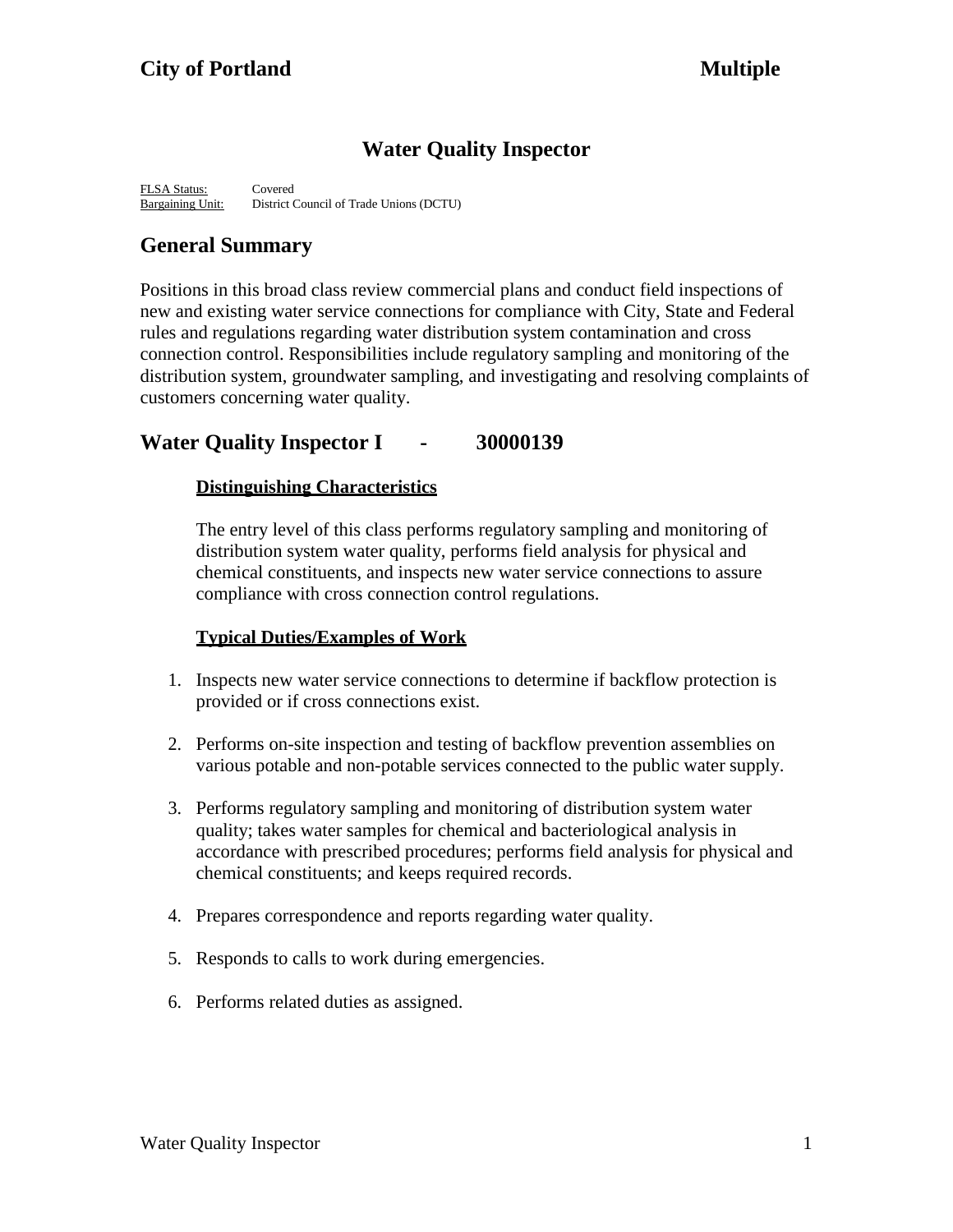# **Required Knowledge, Skills and Abilities**

Knowledge of: plumbing/ water systems, principles of hydraulics and related devices; factors involved in backflow and of devices and techniques to prevent backflow and cross connection problems; principles of water flow and pressure; disinfecting methods for water pipes; sanitation of water; plumbing code and OHD administrative rules pertaining to cross-connection backflow device installation, testing, and troubleshooting; basic water chemistry

Ability to: establish and maintain effective working relationships; use the tools of the trade; operate and use safety and testing equipment; interpret codes

Skill in: reading construction plans, blueprints and quarter section maps; use of computer

### **Special Requirements**

Valid state driver's license. OSHD Back flow Assembly Tester certification and OSHD Cross-Connection Control Inspector certification within 12 months of hire.

### **Classification History:**

Adopted: 2-03-99:

Class created as a result of DCTU Classification and Compensation Study 1998-99.

June 2009 - Change Job Class number from 1712 to 30000139, due to system change.

July 2018 – Revised OSHD certifications to be required within 12 months of hire.

# **Water Quality Inspector II - 30000140**

### **Distinguishing Characteristics**

The journey level of this class is actively involved in the development review process by providing a full range of plan review and inspection services related to cross connection control. This class provides technical consultation to property owners, engineers, architects, contractors and others related to cross connection control rules, regulations, issues and problems. This level of the class performs detailed groundwater sampling to track groundwater contamination in the production well delineation area.

# **Typical Duties/Examples of Work**

1. Reviews construction documents, plans and permit applications of a wide range of proposed construction or alterations of commercial and complex residential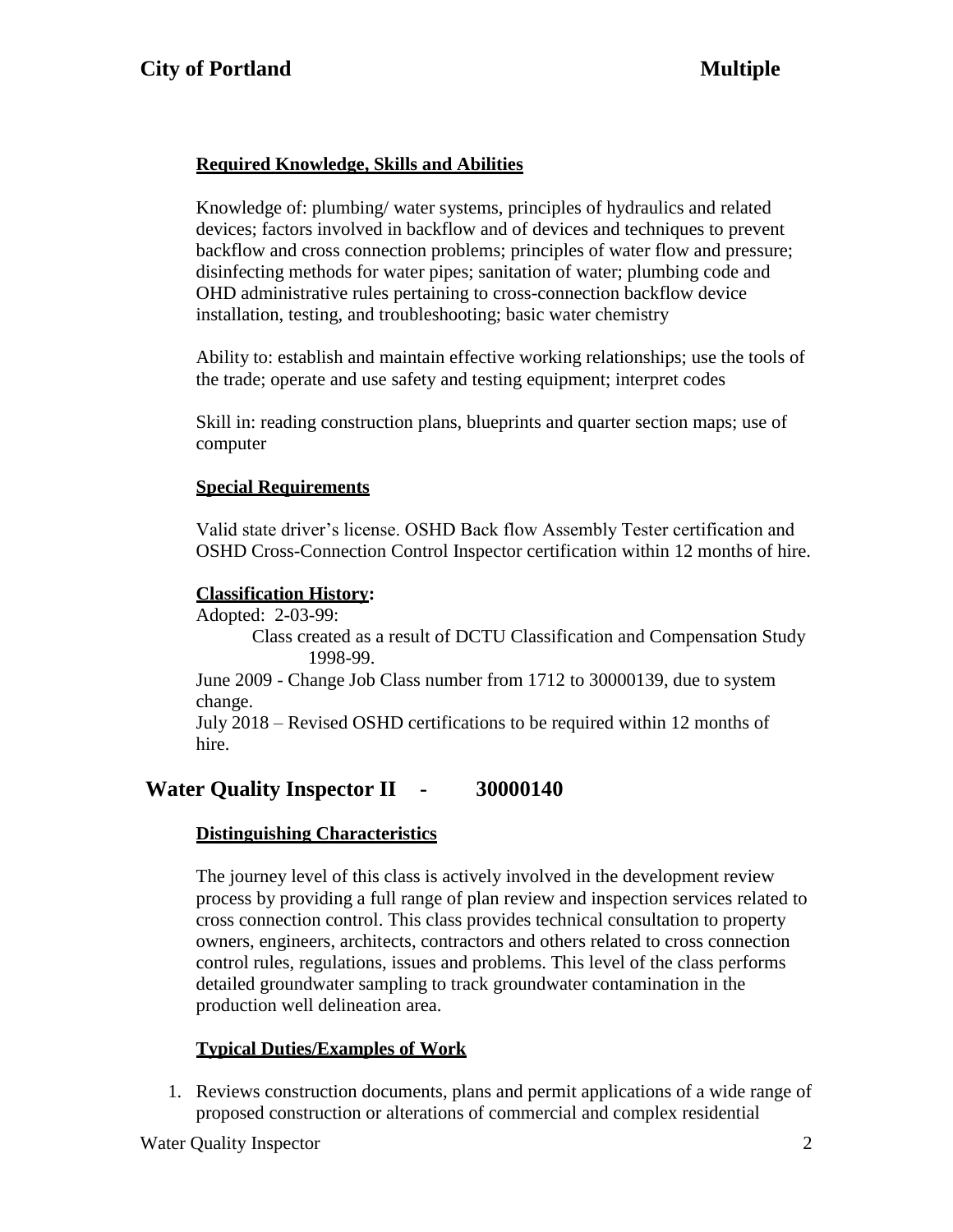# **City of Portland Multiple**

structures to insure compliance with Federal, State and Municipal Cross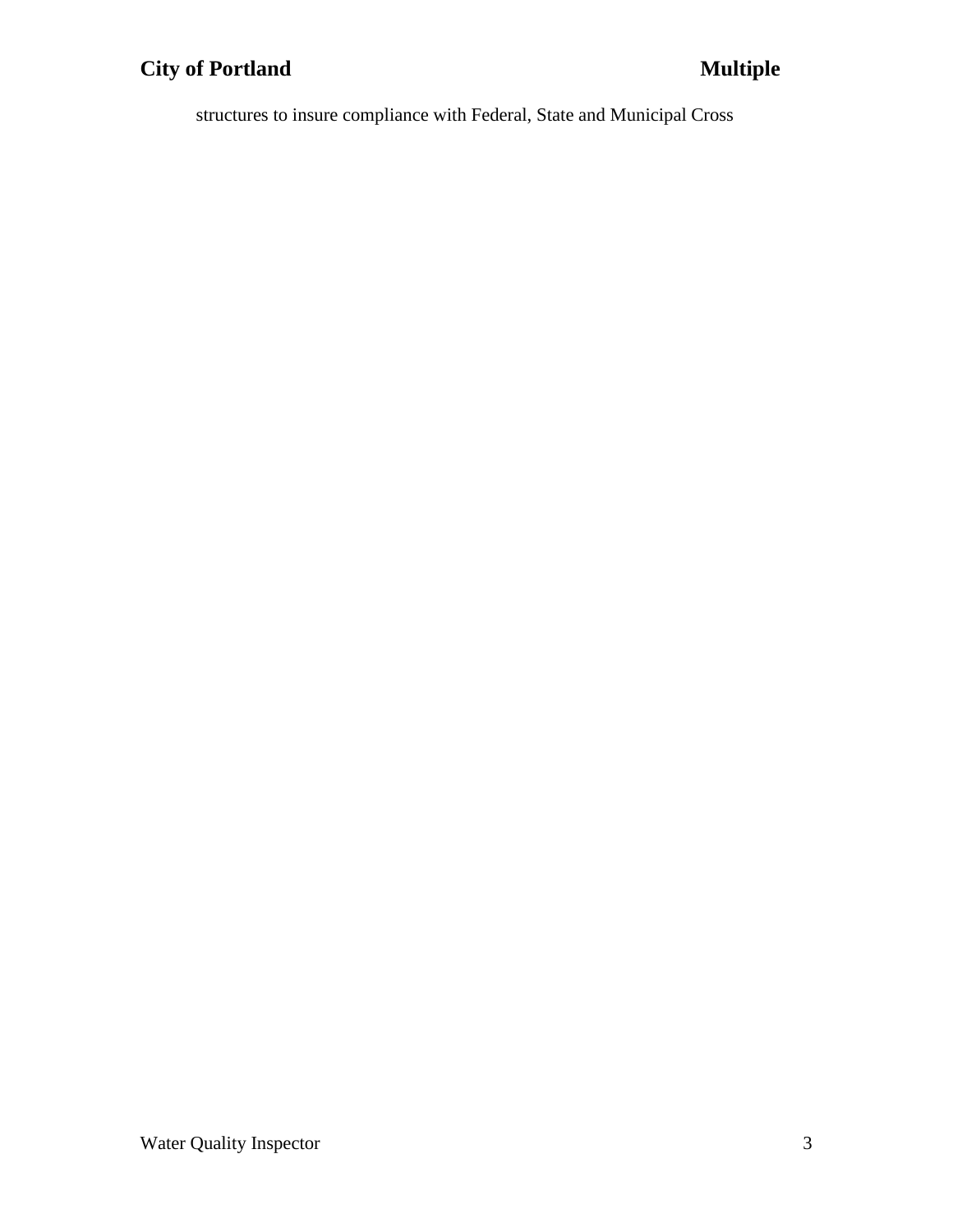Connections control related codes. Performs inspections of plumbing systems to determine if backflow protection is adequate or if cross connections exist.

- 2. Reviews scope of projects; analyses information, advises designers, builders, customers, and the general public on procedures and interpretation of State and Municipal Codes concerning Cross Connection Control; prescribes corrective action verbally and in writing, follows up by means of field inspections.
- 3. Performs on-site inspection and testing of backflow prevention assemblies on various potable and non-potable services connected to the public water supply; certifies and approves final installations.
- 4. Works with property owners, engineers, architects, contractors and others to assure compliance with water quality rules and regulations; provides technical assistance regarding water quality.
- 5. Receives and investigates customer complaints regarding water quality including commercial and residential buildings; determines probable cause; recommends corrective action and problem resolution.
- 6. Takes water samples for chemical and bacteriological analysis in accordance with prescribed procedures; performs field analyses for physical and chemical constituents; and keeps required records.
- 7. Prepares correspondence and reports regarding water quality.
- 8. May conduct seminars regarding water quality, backflow prevention and cross connection.
- 9. Performs related duties as assigned.

# **Required Knowledge, Skills and Abilities**

Knowledge of: plans review and permitting processes

Skill in: effective problem-solving; providing effective customer service; diffusing and resolving difficult situations

### **Special Requirements**

Same as Water Quality Inspector I

### **Classification History:**

Adopted: 2-03-99:

Class created as a result of DCTU Classification and Compensation Study 1998-99. This class is composed of the following classes: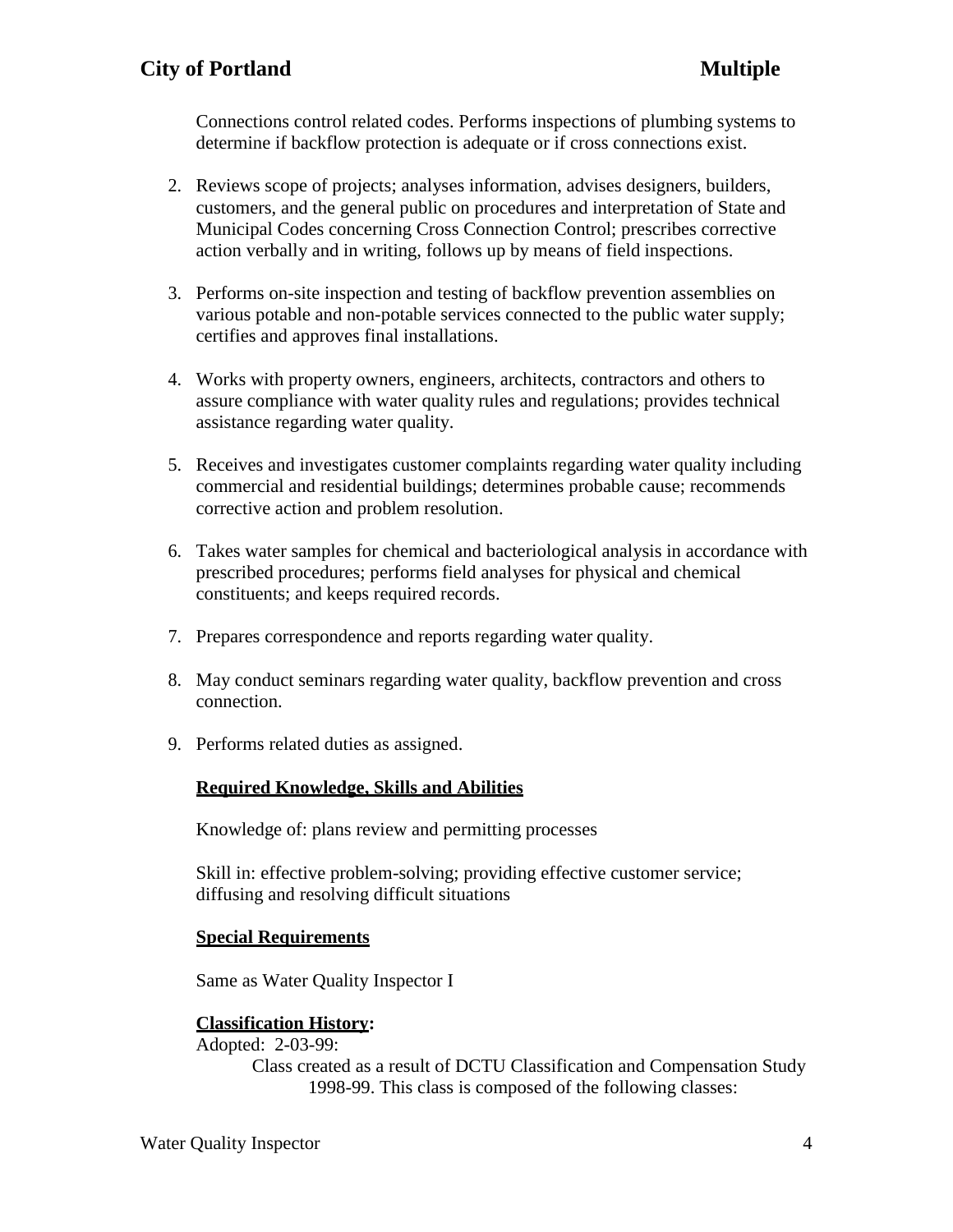1713 Water Quality Inspector Adopted: 08-19-75 June 2009 - Change Job Class number from 1713 to 30000140, due to system change.

# **Water Quality Inspector III - 30000141**

### **Distinguishing Characteristics**

The lead level of this class provides direction and training to Water Quality Inspectors. It differs from the journey level by its lead responsibilities.

### **Typical Duties/Examples of Work**

- 1. Provides lead direction to Water Quality Inspectors; schedules and assigns work.
- 2. Provides programmatic expertise and quality control oversight for water quality inspection services.
- 3. Provides training to Water Quality Inspectors; conducts educational programs for others as needed.
- 4. Performs related duties as assigned.

# **Required Knowledge, Skills and Abilities**

Knowledge of: effective principles and practices of leadership

Ability to: schedule and assign the work of others

Skill in: demonstrating techniques to others; providing training to others; providing lead direction to staff; including assigning and reviewing work

### **Special Requirements**

Same as Water Quality Inspector I

# **Classification History:**

Adopted: 2-03-99:

- Class created as a result of DCTU Classification and Compensation Study 1998-99. This class is composed of the following classes:
	- 1709 Back Flow Program Coord. Adopted 05-06-88 (former title, Lead Water Quality Inspector)

June 2009 - Change Job Class number from 1714 to 30000141, due to system change.